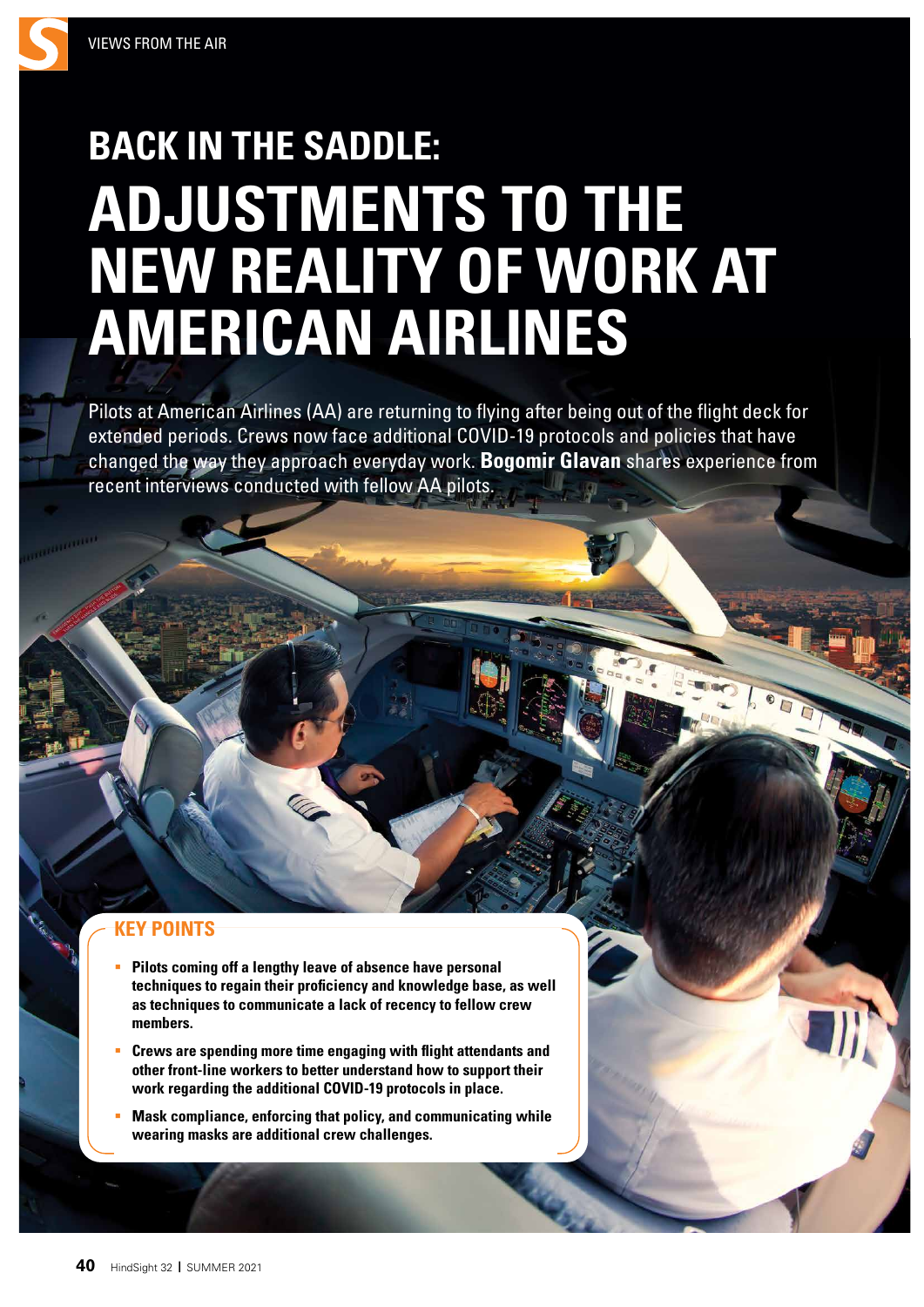AA's Learning and Improvement Team (LIT) resumed our 'Shop Talk' pilot discussions at the end of 2020. These are pilot-to-pilot conversations led by trained pilot facilitators. They last 30 minutes or more, reviewing recent experiences and everyday work on the line. Our focus areas for the start of 2021 concern recency with multiple pilots coming off leaves of absence and the operational impacts of COVID-19. This article will share some examples from these crew discussions and highlight how these front-line workers are adjusting and adapting to the new reality of work during the pandemic.

In total, 6,600 of our 14,000 AA pilots have taken some sort of multi-month leave during the pandemic. At the time of writing, flight hours flown are down roughly 50% from where they were before the pandemic. Pilots have taken advantage of multiple resources created by the pilot union and AA to prepare for returning to work. Most pilots have an established process to review mandatory callouts, procedures, and 'chair fly' more complex procedures like go-arounds or singleengine emergencies. In response to this concern, the LIT members asked the following questions to pilots:

- **• How often do you fly?**
- **• Were you on a leave of absence?**
- **• How did you prepare for returning to work?**
- **• Did your personal techniques make you feel ready?**

Here are three examples that pilot's shared of personal strategies for refreshing their knowledge base:

*"When I do have a break of over a week, I review flows, single-engine profiles and other maneuvers. I created a sheet with limits, emergencies and profiles that I reference and review."* 

*"I watch the flow guides in the online training section, then I review the flows with a cockpit mockup until they are natural again. I review systems and the maneuvers guide, with emphasis on emergency procedures."*

*"I look at big ticket items like engine failure procedures and call-outs, fight or flight responses a few days out. Now that I am going to some unfamiliar airports, I will sometimes look ahead to study the airport and company pages."* 

Pilots were then asked a follow-up question concerning whether they encountered anything unexpected on their first trip back. Pilots reported overall that nothing significant happened upon their return. Most seemed aware of their level of proficiency and made more deliberate efforts to communicate that to the other pilot.

One Captain (CA) remarked that with more task-saturation, he reverted to callouts from an aircraft he was qualified on previously.

*"I actually had a goof up and found myself making some callouts from the 777 (previous aircraft). My First O*ffi*cer (FO) asked 'what was that?' and I realized I had defaulted to primacy. I said 'max power', and not TOGA. My brain just went back to what it is most comfortable with."* 

The LIT group realized this returnto-work issue was a significant concern within the safety department and wanted to explore how pilots approached work differently when they had been away from the flight deck for an extended period of time. So, we asked pilots the following question:

## **• How do you discuss your recency of experience with other crew members before departure?**

Most pilots agreed this was an area of concern but they also stated that it is openly discussed within the first few minutes of crew introductions at the gate or on the flight deck. Their answers showed a surprisingly candid tone:

*"We all know that is an area of concern and not being around aviation for a while makes us rusty. We then become more alert."* 

*"Yes, especially with the captains I see who come back from their time away – it comes up naturally during the crew intro*  *in preflight within the first 5 minutes. They state how long they have been out and we discuss what they prefer to do, I like to recommend I take the first leg as pilot flying and let them get the big picture back."* 

*"I tell my FOs about my recency and concerns for proficiency. I tell them outright to speak up, it won't hurt my feelings. I find if I compliment them and keep things open it helps them feel more empowered to speak up later in the flight."* 

AA recently retired four aircraft types, leading many pilots to change equipment qualifications and operating aircraft with minimal experience. Two pilots below shared their mitigation strategies for addressing this with their crews.

*"I brought up that I was new with the entire crew. There is always a lot of discussion as there are many of us that are low time and not flying regularly."*

*"I have spent the last few years flying international widebody, so the pace of domestic narrow body is challenging. I tell them if I forget something call me out on it."*

As with all aspects of our world today, pilots explained it is hard to find any part of everyday work not impacted by the pandemic. The LIT group explored this theme by inquiring:

## **• How have you changed your approach to your work during the COVID pandemic?**

Pilots described adapting, namely dealing with mask protocols and restricted communication, as well as needing more time for additional procedures and announcements. Their responses ranged from addressing mask usage to cleaning and physiological needs:

*"I use cues from our introduction as to how the FO feels about the protocols and adjust my communication method based on that. For example, with mask usage in the flight deck, I see what the FO wants to do."* 

*"I try and create a little extra space between others because I know some* ``